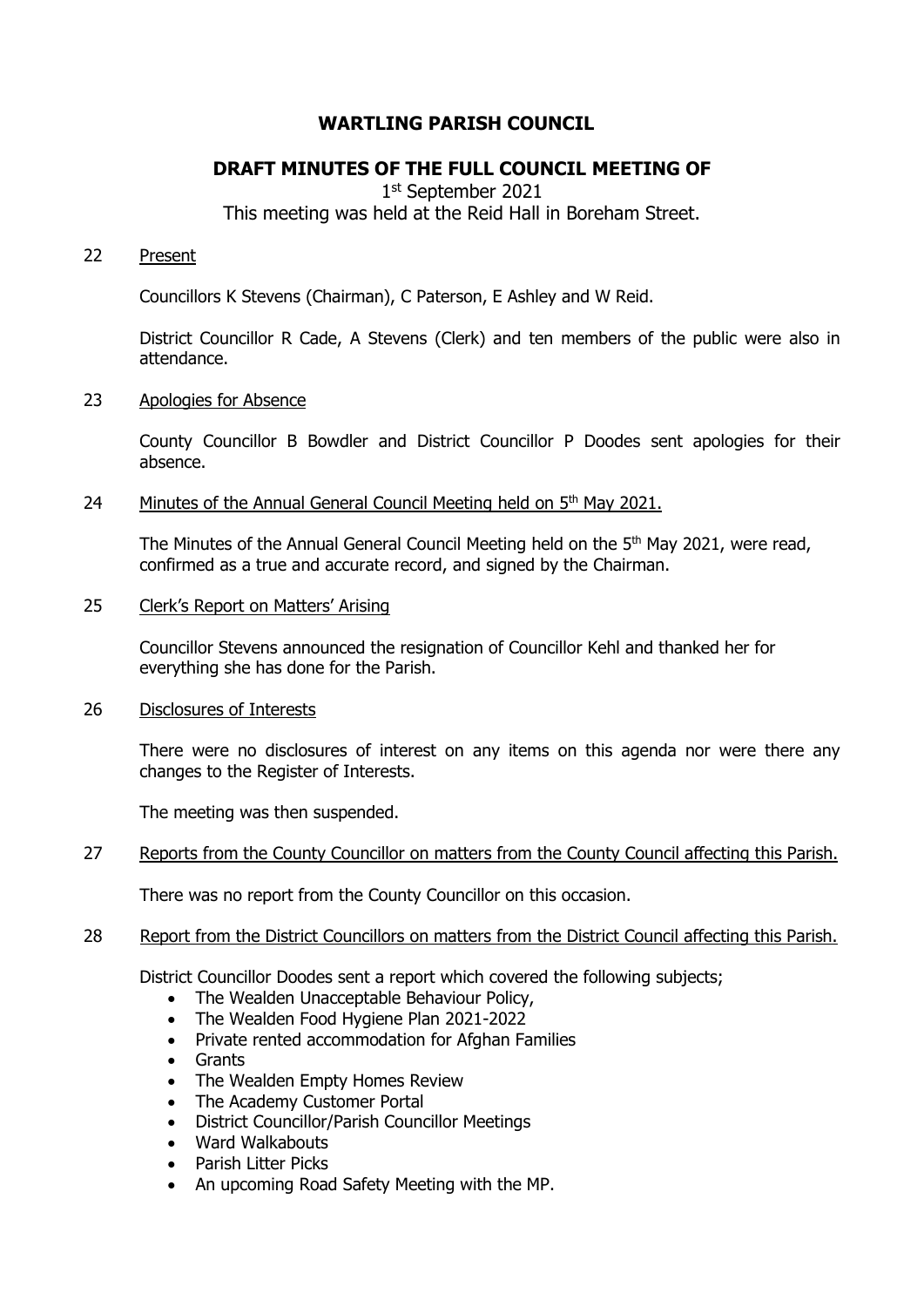Copies of the report are available from the Clerk upon request.

District Councillor Cade added to the report. He said;

- pressure is increasing on Wealden, because of the urgency, to find reasonably priced rented accommodation in the private sector for Afghan refugees.
- Residents and councillors are invited to attend a Road Safety Meeting with Huw Merriman MP. The meeting is being held on the  $17<sup>th</sup>$  September at The Reid Hall in Boreham Street and start at 2.00pm.

## 29 **Questions from Members of the Public**

Residents;

- asked if the issues of traffic speeding by the Bull's Head and motorbikes racing through the village can be addressed at the meeting with the MP. Councillor Stevens said they will be and he confirmed Sussex Police has agreed to carry out a survey on Boreham Street and take action from there. The Police will also continue to carry out regular spot checks.
- asked for bollards to be replaced on the Wartling Road, near Pitfield Barn and by the telephone box near The Lamb. They also asked for the verge to be cut at the junction of Wartling Road and Boreham Lane. The Clerk will report both matters to Highways.
- said a Community Litter Pick event is being organised with District Councillor Doodes and asked for it to be advertised on the email distribution list.

The meeting was then re-opened.

## 30 Reports

a) Planning – The following planning application has been approved by Wealden District Council;

WD/2021/0067/F - Old Dobbins, Horsewalk, Wartling, BN27 1RY - Proposed detached double garage including home office

## b) Environment North

Councillor Reid said the large crater in Jenners Lane has been repaired and reported a fallen tree on the Wartling Road beyond Batts Hill. The tree has already been reported to Highways but Highways felt it was not a safety concern. The Chairman will visit and reassess the situation.

c) Footpaths

Councillor Ashley said the pandemic has been very good for nature because she has seen many herons, barn owls, lizards, swallows, cuckoos and hedgehogs. Bats have also returned to the church.

## d) Environment South

This was covered under 'Footpaths'.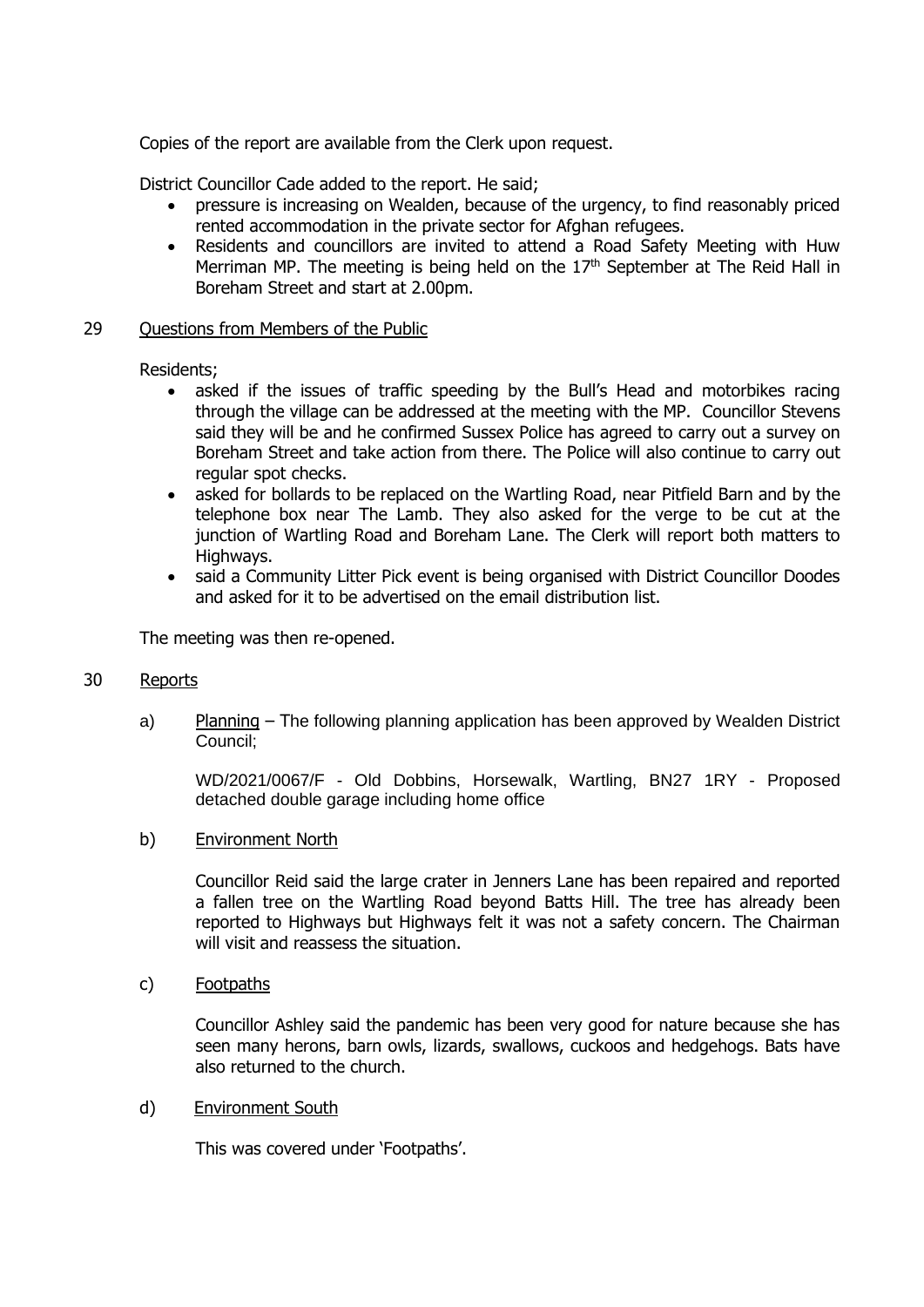#### e) Highways

This was covered under 'Questions from Members of the Public'.

#### f) Police

This was also covered under 'Members of the Public'.

#### g) Communication

Councillor Reid continues to send out meeting details via the email distribution list. He asked anyone who has not been receiving them to let him know.

#### h) Speedwatch

Speedwatch has started again but needs more volunteers.

Four sessions were carried out in July and August. 12 offenders were recorded, all of whom have since been written to. The highest speed recorded at Windmill Hill was 50mph, the highest speed recorded at Boreham Street was 40 mph and at Wartling it was 41mph. The average speed recorded at Windmill Hill was 48mph whilst at Boreham Street it was 39 mph and at Wartling it was 40mph.

i) Trees

This was covered under 'Environment North'.

#### 31 Reports from outside meetings and courses attended

Councillor Stevens attended the South East Parish Cluster Meeting in July. Those who attended were updated on the Wealden Local Plan and were asked to complete a Sustainability Study.

The next Cluster Meeting will be held on the 29<sup>th</sup> September.

#### 32 Finance Report

Councillors resolved;

- To agree the payments list to the  $1<sup>st</sup>$  September 2021.
- To agree the accounts to date.

At the March meeting Councillors considered suggestions on how best to spend the CIL. They subsequently commissioned a Feasibility Study to go through the options and find out which are the most viable. Councillor Stevens will ask the Road Safety Manager to chase it up. The Parish Council has chased Highways on several occasions and understands ESCC has a backlog because of Covid.

#### 33 Assets of Community Value

 The Parish Council's nomination to register The Lamb as an Asset of Community Value was successful. Local residents now have a greater chance to bid for the pub should it become